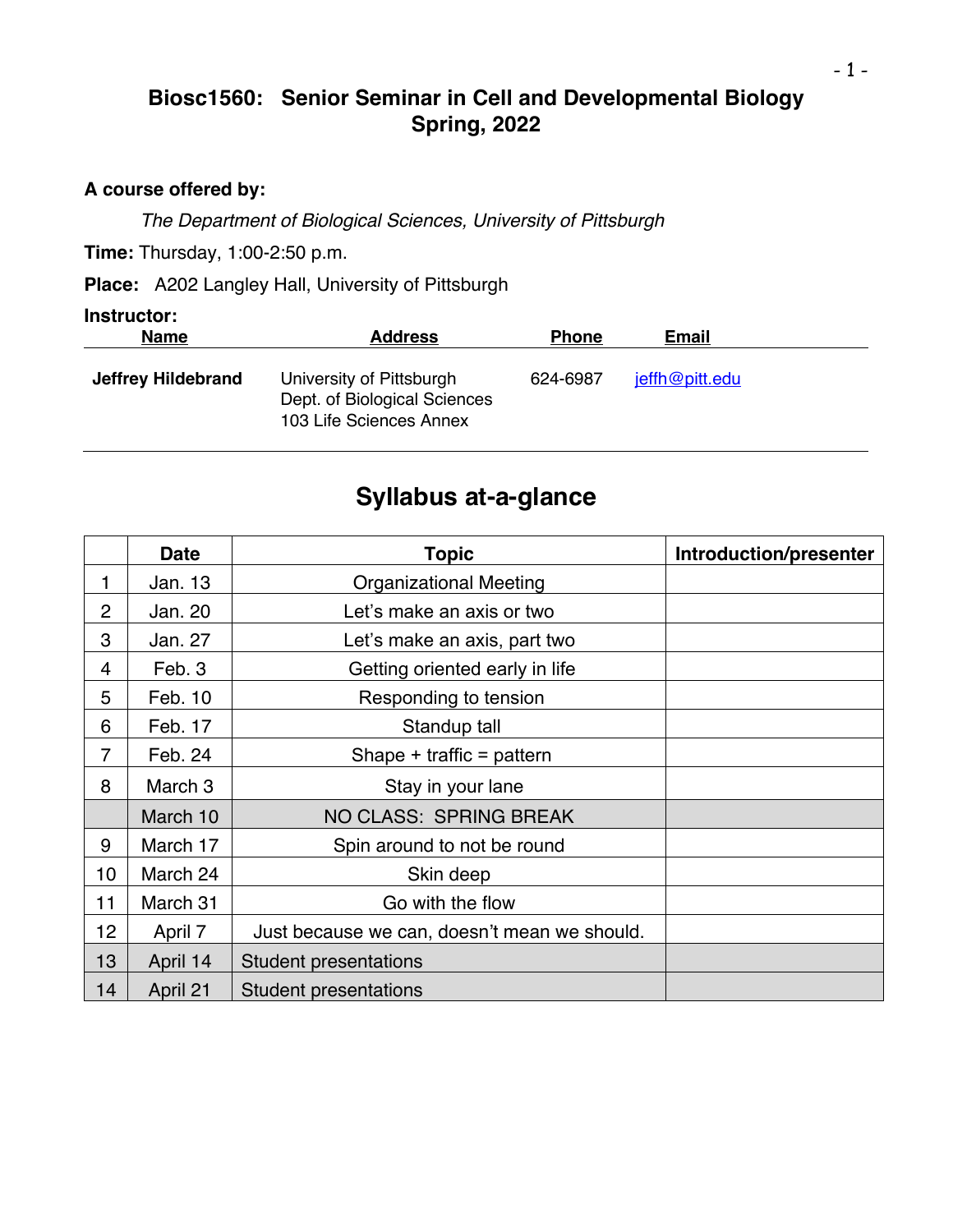# **Papers for discussion in class**

| Week #         | Date               | Paper to be presented and discussed                                                                                                                                                                                                                    |  |
|----------------|--------------------|--------------------------------------------------------------------------------------------------------------------------------------------------------------------------------------------------------------------------------------------------------|--|
| $\overline{2}$ | Jan. 20            | Zeng et al (1997) The mouse Fused locus encodes Axin, an inhibitor of the<br>Wnt signaling pathway that regulates embryonic axis formation. Cell,<br>90(1):181-192                                                                                     |  |
| 3              | Jan. 27            | Xu et al. (2014) Construction of a Vertebrate Embryo from Two Opposing<br><b>Morphogen Gradients</b><br>Science 344 (6179), 87-89                                                                                                                      |  |
| 4              | Feb. 3             | Kono et al. (2015) Inhibition of RHO-ROCK signaling enhances ICM and<br>suppresses TE characteristics through activation of Hippo signaling in the<br>mouse blastocyst. Developmental Biology 394.142-155                                              |  |
| 5              | Feb. 10            | Provenzano et al. (2009) Matrix density-induced mechanoregulation of<br>breast cell phenotype, signaling and gene expression through a FAK-ERK<br>linkage. Oncogene 28, 4326-4343                                                                      |  |
| 6              | Feb. 17            | Grego-Bessa et al. (2016) The tumor suppressor PTEN and the PDK1<br>kinase regulate formation of the columnar neural epithelium.<br>Elife. 5:e12034. doi: 10.7554/eLife.12034                                                                          |  |
| $\overline{7}$ | Feb. 24            | Liem et al. (2012) The IFT-A complex regulates Shh signaling through cilia<br>structure and membrane protein trafficking.<br>J Cell Biol. 197(6):789-800.                                                                                              |  |
| 8              | March <sub>3</sub> | Coutiño and Mayor (2021) The mechanosensitive channel Piezo1<br>cooperates with semaphorins to control neural crest migration.<br>Development 148(23): dev200001.                                                                                      |  |
|                | March 10           | <b>NO CLASS</b>                                                                                                                                                                                                                                        |  |
| 9              | March 17           | Stedden et al. (2019) Planar-Polarized Semaphorin-5c and Plexin A<br>Promote the Collective Migration of Epithelial Cells in Drosophila.<br>Curr Biol. 29(6):908-920                                                                                   |  |
| 10             | March 24           | Laurin et al. (2019) An RNAi screen unravels the complexities of Rho<br>GTPase networks in skin morphogenesis, Elife. 8:e50226.                                                                                                                        |  |
| 11             | March 31           | Minegishi et al. (2021) Fluid flow-induced left-right asymmetric decay of<br>Dand5 mRNA in the mouse embryo requires a Bicc1-Ccr4 RNA<br>degradation complex. Nat Commun. 12(1):4071.                                                                  |  |
| 12             | April 7            | Yu et al. (2021) Blastocyst-like structures generated from human<br>pluripotent stem cells. Nature 591, 620-626<br>Moris et al. (2020) An in vitro model of early anteroposterior organization<br>during human development. Nature. 582(7812):410-415. |  |
| 13             | April 14           | <b>Student presentations</b>                                                                                                                                                                                                                           |  |
| 14             | April 21           | Student presentations                                                                                                                                                                                                                                  |  |

## **Course Design:**

Topics for this course have been selected for discussion. These topics include research that has provided particularly novel ways of thinking about and investigating how cells control their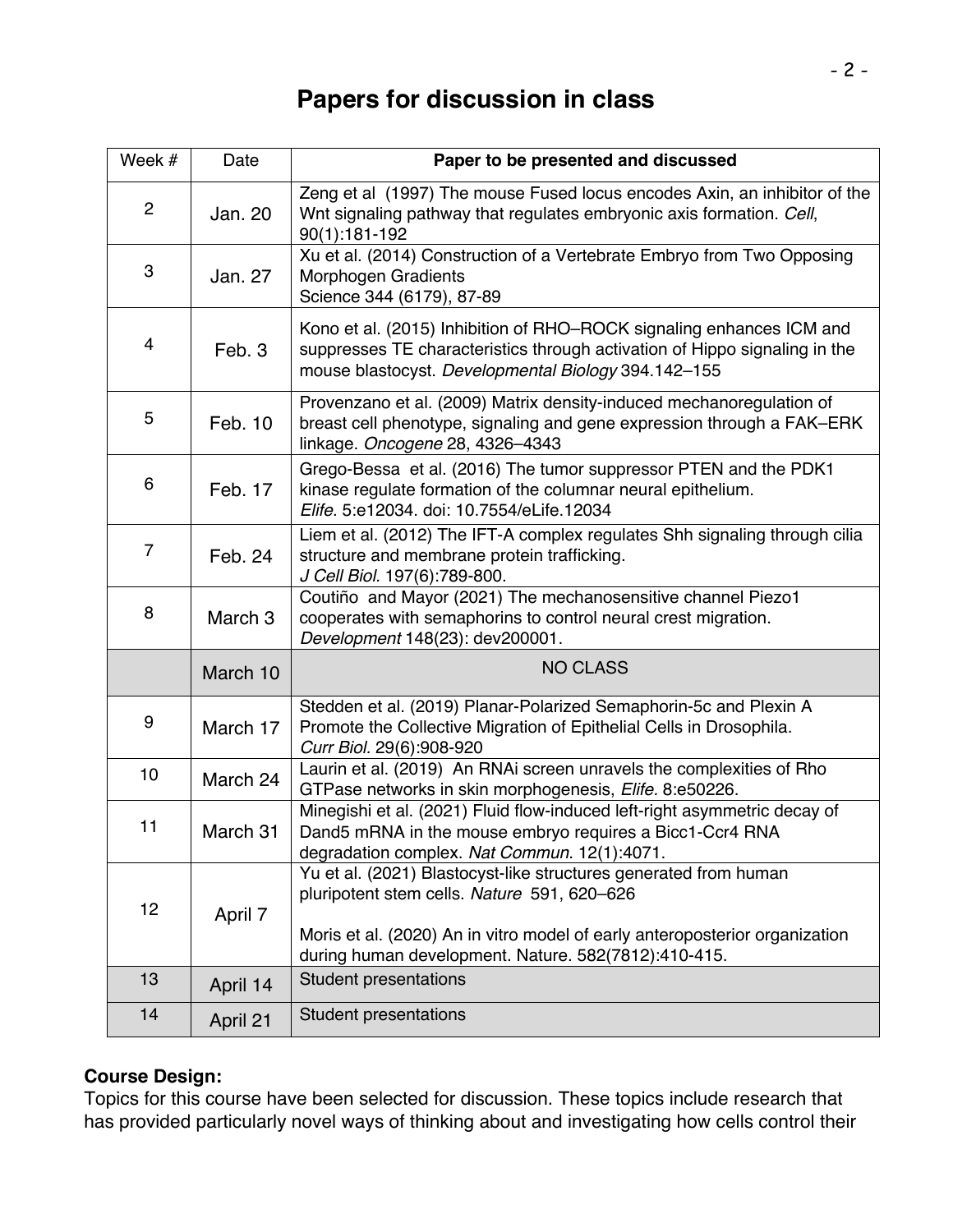characteristics and behavior and how these contribute to developmental processes. The focus of the course is on discussion of original scientific papers. Generally, the instructor will present the lecture and direct the discussions related to each paper. Students should feel free to contact the instructor with questions about assigned readings or background material.

### **Learning objectives:**

The course is intended to help students accomplish the following goals:

- 1) Gain significant insight into reading and critically analyzing primary scientific literature related to cell and developmental biology.
- 2) Gain experience in hypothesis-driven experimental design, data analysis, and methodology in cell and developmental biology.
- 3) Strengthen scientific communication skills.

# **Grading:**

# *Class Participation 50% of final grade :*

**Active participation in class is required of all students!! It is expected that each student will have read all assigned papers before each class session.** Students may wish to read or review a textbook chapter or other material to provide them with

the background necessary to understand the assigned papers. All students should come prepared to discuss the overall rationale, design, findings, and significance of the experiments in the assigned papers. Students should think about: the hypothesis behind the experiment, the methodology used, and if the data support the author's conclusions.

# *Writing assignment 20% of final grade:*

1. For three of the discussion sessions, students will produce a 1-2 page (12 point, single space) written document that is designed to be a follow-up to the papers, for any three papers you choose. These are to be in the format of the front page of a grant application that would be the continuation of the work described in the paper. It should contain a succinct introduction to the question being asked, the significance of the biological problem, a hypothesis, a specific aim, and an experiment (or 2) you might perform to address that aim. Assignments should be submitted via Canvas.

# *Presentations (2 total), 30% of final grade:*

- *1. Short introductory presentation:* The first presentation will occur as part of the facultylead discussions of the assigned research papers. During the first class, students will be assigned a specific paper for which they will prepare an introductory presentation. It is expected that this will be in Powerpoint from and will introduce the paper(s) being discussed and should cover the following material: what was known in the field before the paper(s) was published, relevant pathways being studied, the questions being asked/hypothesis being tested by the authors, and perhaps a brief description of the methodology used. For presentations, it is highly recommended that you meet with the instructor by *TUESDAY* before your presentation.
- *2. End of the semester oral presentation:* At the end of the semester, each student/group will choose a paper related (loosely) to one of the topics covered during the semester and will give a short ( $\sim$ 30-40 minute) oral presentation to the class with  $\sim$ 10 additional minutes for questions. See below for more detailed instructions.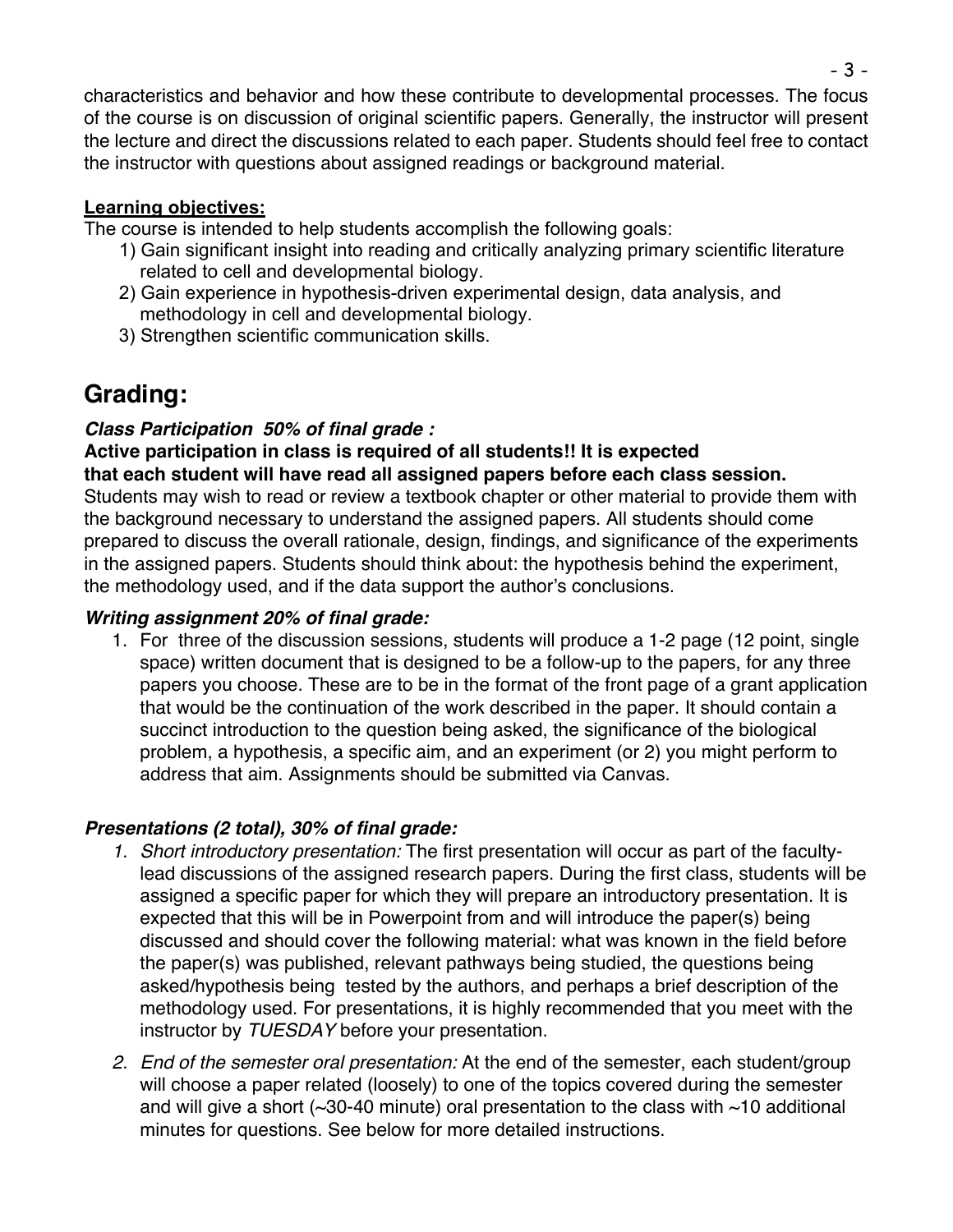#### **Instructions for final oral presentations:**

The final oral presentations begin April  $5<sup>th</sup>$ . These should be in the form of a Powerpoint presentation. Each student/group will choose a current research paper (within the past 18 months at least) loosely related to the topic of cell and developmental biology. So that we don't have duplicate presentations, please inform me at least two weeks in advance which paper you wish to present. If someone has already chosen that paper, you must find a new paper. This ensures adequate time for approval, posting on Courseweb, and for the other participants to read the papers. The presentations are ~30-40 minutes plus 5 minutes of discussion/questions. During the presentation, you should cover the following:

- 1) Why you chose the paper and how it relates to the topics that we've studied.
- 2) Enough background information should be given to place the paper in the larger context of the field as a whole.
- 3) Outline the methods but don't dwell on them if they are common or we have discussed them in class. Spend time on novel methods or experimental model systems that we have not discussed.
- 4) You may not have time to go through all of the figures of the paper. Therefore, choose the most important/significant figures that support the important conclusions of the paper.
- 5) Identify the broader significance of the work (i.e. how does this work extend our knowledge in this field).
- 6) Identify any weaknesses in the paper.
- 7) Identify what you think might be the next series of experiments that could/should be done.

Your **grade** for the presentation will be based on your:

- 1) choice of paper
- 2) organization of presentation
- 3) understanding of experiments
- 4) identification of important conclusions and broader significance of the paper
- 5) ability to answer questions

# **10 minute question period ~ Non-presenting students**

For any student not presenting on a particular day, you will be expected to have read the paper(s) and have one or two insightful question for each presenter. You will be graded on your preparation for this question period as well!

*Missed classes:* As the majority of your grade is based on in-class discussion, missing class is strongly discouraged. If, however, you do miss class because of sickness, interviews, or some other reason, you are expected to make up the missed material by writing a summary of the papers that were discussed. For each paper discussed, you are expected to write a 2-page summary that includes a discussion of why this work was done, the methods used, the conclusions drawn by the authors, why this paper was important, and your opinion of the paper (include whether the data support the conclusions drawn by the authors). This is in addition to the other writing assignments. Make up papers should be handed in within one week of the missed class. You must provide appropriate documentation for missed classes. Once the presentation schedule is set, it will be your responsibility to make arrangements with your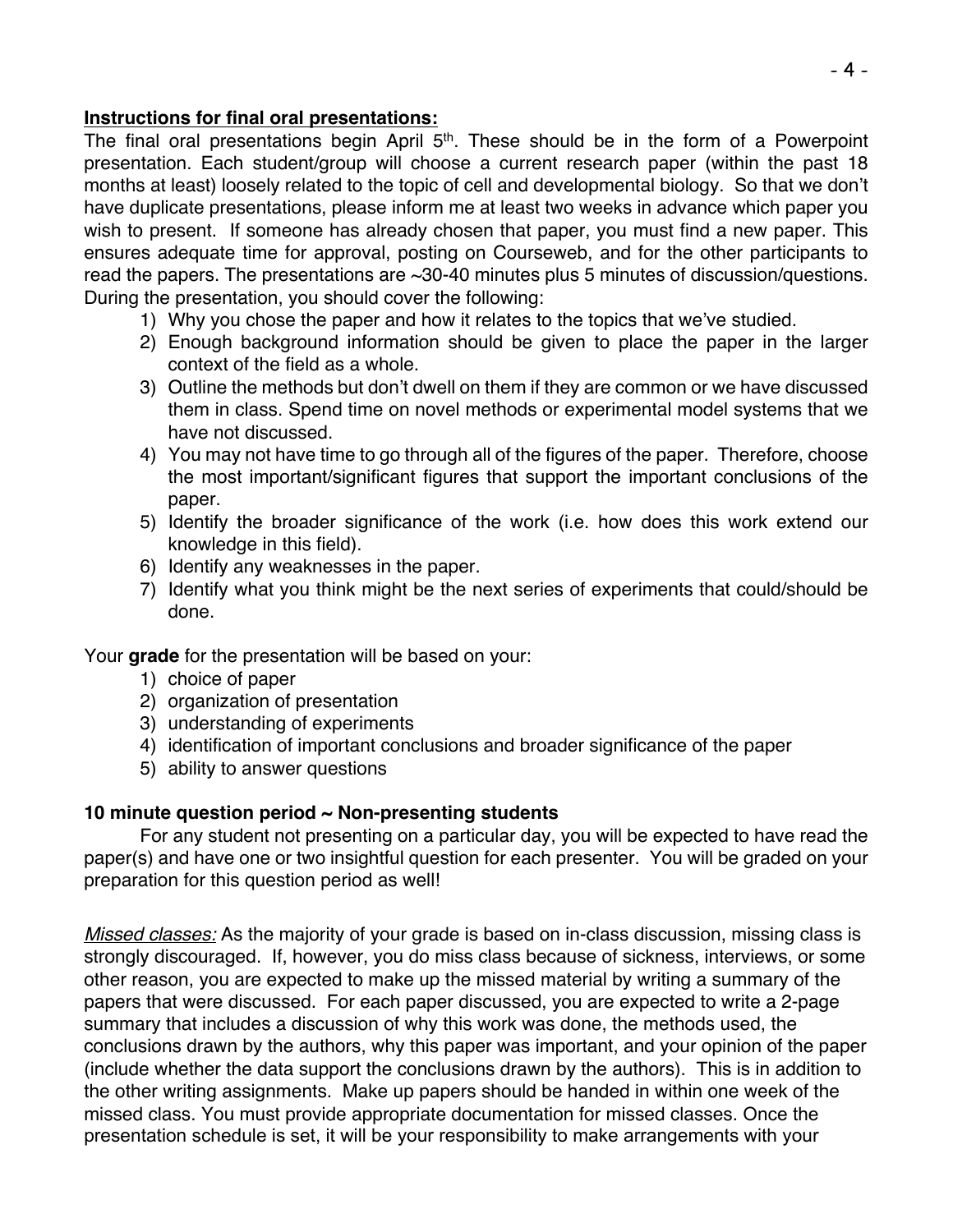classmates to switch the date of your presentation if a conflict arises. Please inform me if you switch presentation dates with a classmate.

*Academic Integrity:* All students are expected to adhere to the standards of academic honesty. Cheating/plagiarism will not be tolerated. Students suspected of violating the University of Pittsburgh Policy on Academic Integrity, from the February 1974 Senate Committee on Tenure and Academic Freedom reported to the Senate Council, will be required to participate in the outlined procedural process as initiated by the instructor. A minimum sanction of a zero score for the quiz or exam will be imposed. View the complete policy at www.cfo.pitt.edu/policies/policy/02/02-03-02.html.

The punishment for any academic integrity violation will be an automatic failing grade (F) for this course and a report will be filed with the University. Note that multiple offenses will result in further punishment.

The posting (either verbatim or paraphrased) of any assignment or examination, or subsection thereof, that is formally assessed for part of your course grade to online resources (such as Chegg) will constitute an academic integrity violation. It also may constitute a violation of US copyright law.

The access or utilization of any such online postings, even if you did not personally post them, also constitutes an academic integrity violation.

Students are expected to do their own work. You may not work with another student (or anyone else) on any graded coursework unless specifically authorized to do so on a specific assignment. Even in those cases, students are still responsible for doing their own work. Any evidence that we find or formal complaints that we receive of students colluding on assessed work or free-riding from the work of others will constitute an academic integrity violation.

*Withdrawal:* The University Add/Drop period ends on **Jan 21st,** and extended Add/Drop ends Jan. 28<sup>th</sup>. Withdrawals after this date can only be granted for special reasons, and only with permission of both instructors and the appropriate dean. The submission deadline for Monitored Withdrawals is **March 18th**. Low grades cannot be used as a reason for late withdrawal. It is important that you make an early decision about withdrawal from the course.

**Disability Statement:** If you have a disability for which you are, or may be, requesting an accommodation, you are encouraged to contact both the instructor for this course and the Office of Disability Resources and Services, 140 William Pitt Union, 412-648-7890/412-624- 3346 (Fax), as early as possible in the term. Disability Resources and Services will verify your disability and determine reasonable accommodations for this course.

*E-mail Communication:* Each student is issued a University e-mail address (username@pitt.edu) upon admittance. This e-mail address may be used by the University for official communication with students. Students are expected to read e-mail sent to this account on a regular basis. Failure to read and react to University communications in a timely manner does not absolve the student from knowing and complying with the content of the communications. The University provides an e-mail forwarding service that allows students to read their e-mail via other service providers (e.g., Hotmail, AOL, Yahoo). Students who choose to forward their e-mail from their pitt.edu address to another address do so at their own risk. If e-mail is lost as a result of forwarding, it does not absolve the student from responding to official communications sent to their University e-mail address. To forward e-mail sent to your University account, go to http://accounts.pitt.edu, log into your account, click on **Edit Forwarding Addresses**, and follow the instructions on the page. Be sure to log out of your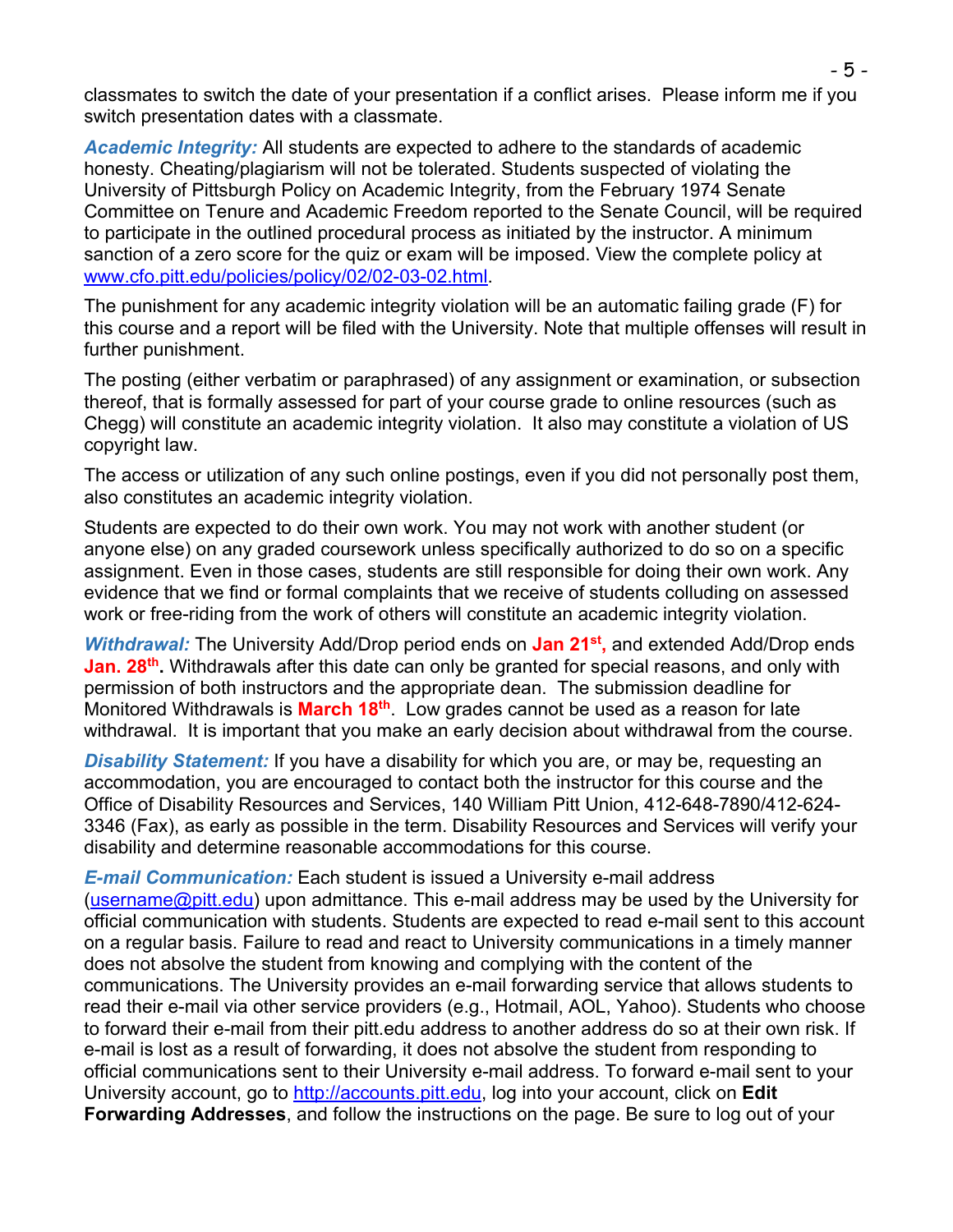account when you have finished. (For the full E-mail Communication Policy, go to www.bc.pitt.edu/policies/policy/09/09-10-01.html.)

*Classroom Recording:* Lecture content will sometimes be provided as video recordings, but this is not guaranteed. Classroom recordings must be approved by the instructors.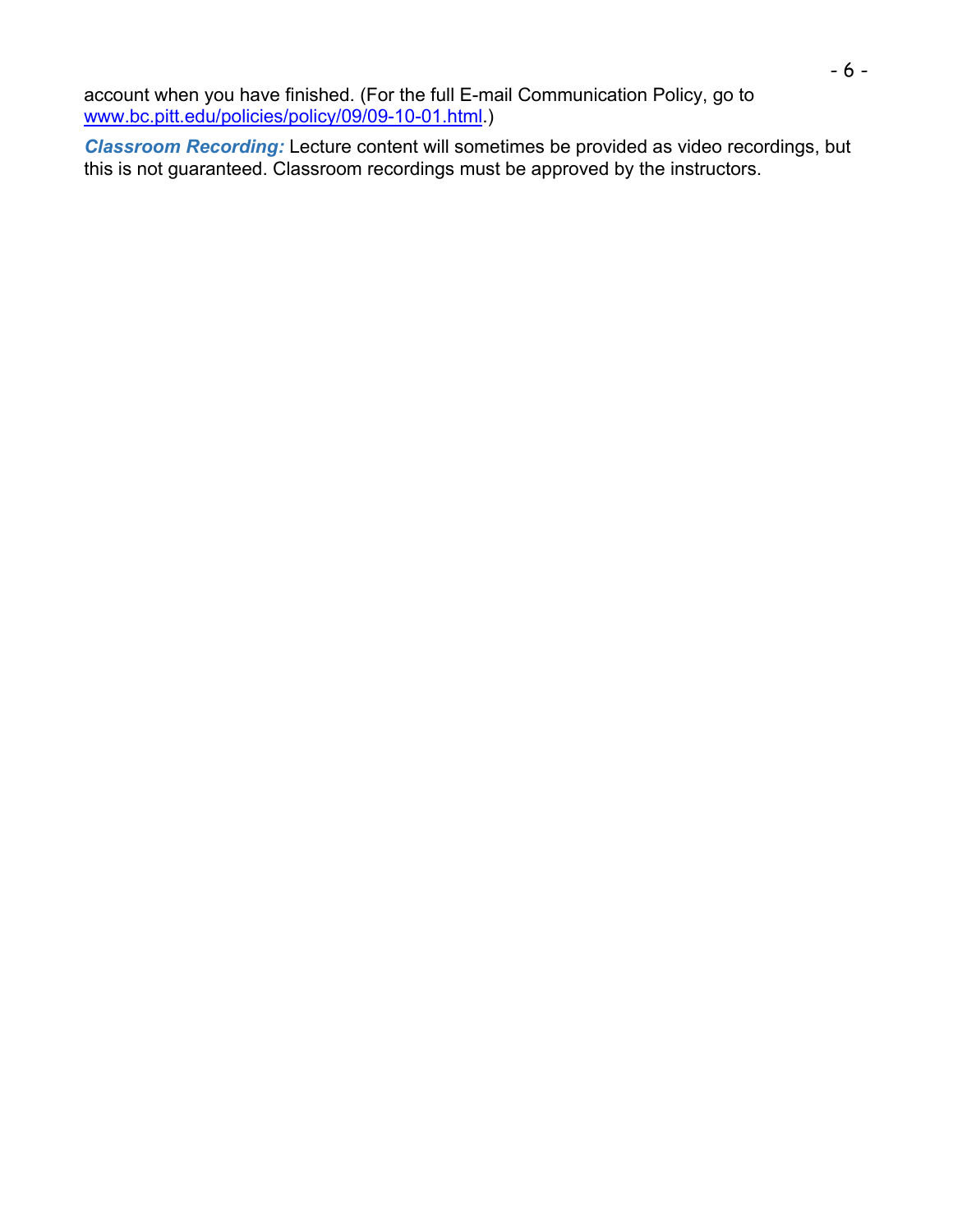## *BIOSC1561\_2022 ~ Seminar in Cell and Developmental Biology W course*

**Class time and location:** Thursday: 3:00-3:50 p.m. Rm 202A Langley hall.

*As of now, class will meet online on January 13th and 20th. Starting on January 27th, and for the remainder of the semester, we will meet in-person immediately after completion of the Biosc 1560 class time (after a short break, as needed). When meeting remotely, please use the Canvas site for BIOSC 1560 to access the Zoom link for the given day.*

**INSTRUCTOR:** Dr. Jeffrey Hildebrand, 624-6987, jeffh@pitt.edu

**Office Hours**: Please e-mail to arrange a suitable time to set up an in-person or Zoom meeting.

# *Writing Assignments:*

**1. "WEEKLY" ASSIGNMENTS:** For **3** of the initial papers presented in BIOSC1560, students taking the "W" option must submit a 2-3 page paper (12 point, single-spaced) consisting of 2 parts (see below). Students should plan on submitting these within the first 8 weeks of class, preferably skipping a week so that the critiques can be graded and the student can see the corrections as to not make the same mistakes! Assignments should be submitted via the BIOSC 1561 Canvas page.

- 1) A 1-1.5 page written summary and critique of the paper being presented. This will consist of a short background, the hypothesis/question being investigated, generalization of the methods used, the results/conclusions, and any "problem" you found with the paper. This is **not** to be a figure-by-figure review of the paper.
- 2) 1-1.5 page document that is designed to be a follow-up to the papers. These are to be in the format of the front page of a grant application that would be the continuation of the work described in the paper. It should contain a succinct introduction to the question being asked, the significance of the biological problem, a hypothesis, a specific aim, and an experiment (or 2) you might perform to address that aim.

**2. RESEARCH PAPER** You will write an original research paper (max of 7-10 pages, double-spaced (margins  $\sim 0.75$ " around, 12 point font - Arial is nice!) centered on the research described in one of the papers that you wrote a critique for (perhaps even the paper for which you did the Introduction). You are expected to read additional papers – thus the title "research paper". Your paper needs to be fully referenced and include a cited literature section at the end. You will be expected to include in your paper: significant **background** about the biological question being investigated, the current state of the knowledge about the topic, and a discussion of the important aspects of the paper that go beyond the experimental methods and results (such as why this work is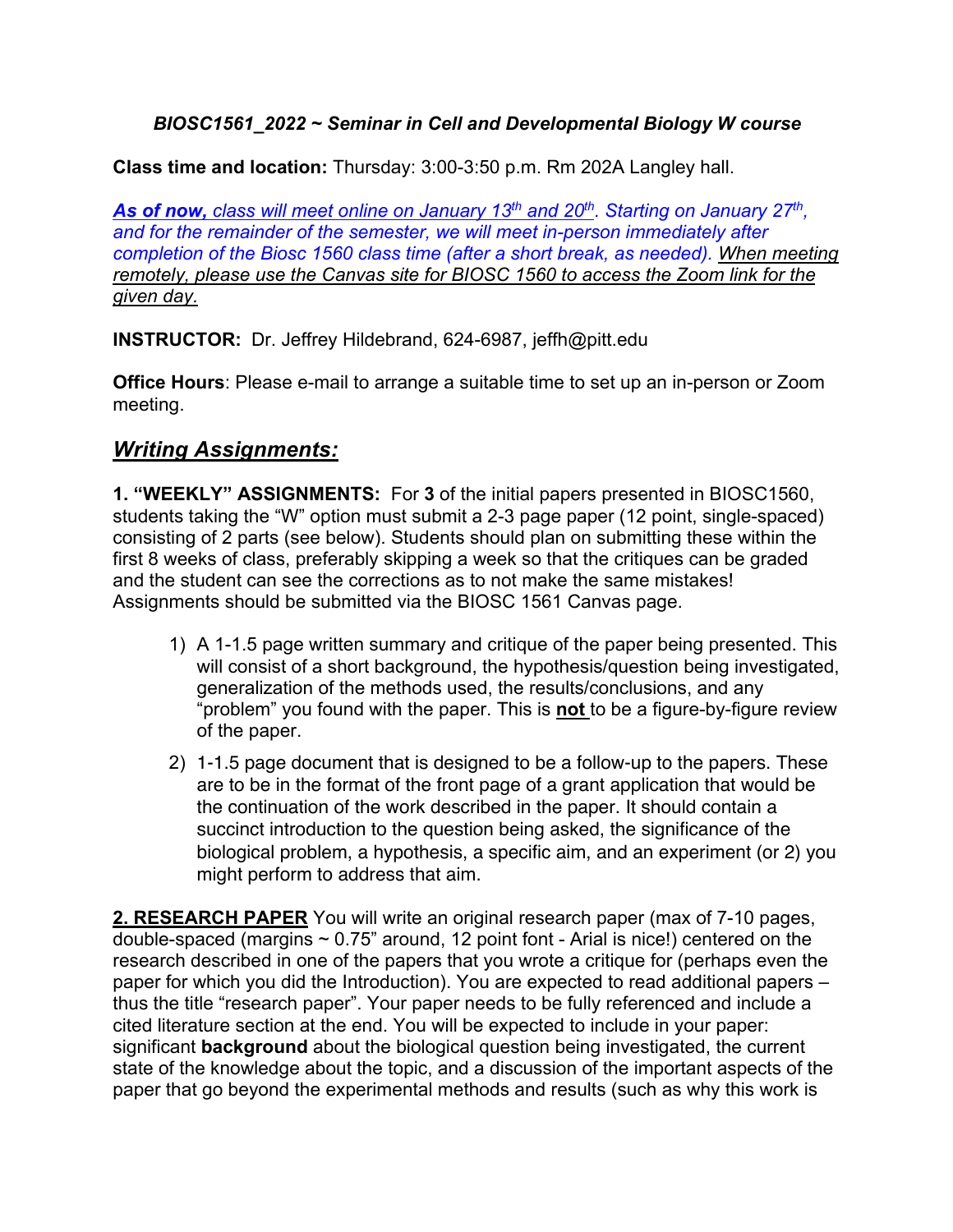important, medical relevance, new models, etc.). You should also include any new developments in the field – perhaps another group published similar or contradicting data using the same or a different organism; or used new technology to better test the hypothesis. There will be three parts to this writing project:

1. A detailed outline of the paper. This should consist of section headings, major points for each section, and supporting information of each point. It can also start to include potential figures (if you are including any) and references at this point. This is where you get your thoughts, information, and organization in place. The purpose of the outline is to make writing the first draft significantly easier. These will be due no later than **March 19th** but may be turned in as soon as you have it completed.

2. First drafts are due no later than *Friday, April 1st*, and must be submitted in electronic form on the Canvas site as a word doc. *The first draft is not intended to be perfect.* The revision process is for really cleaning it up. Individual conferences to discuss the drafts will occur during the week of *April 4th.* 

3. Revised papers will be due by *Friday, April 22nd*.

*Turnitin:* Students agree that by taking this course all required assignments may be subject to submission for textual similarity review to Turnitin.com for the detection of plagiarism. All submitted papers will be included as source documents in the Turnitin.com reference database solely for the purpose of detecting plagiarism of such papers. Use of Turnitin.com page service is subject to the Usage Policy and Privacy Pledge posted on the Turnitin.com site.

*Academic Integrity:* All students are expected to adhere to the standards of academic honesty. Cheating/plagiarism will not be tolerated. Students suspected of violating the University of Pittsburgh Policy on Academic Integrity, from the February 1974 Senate Committee on Tenure and Academic Freedom reported to the Senate Council, will be required to participate in the outlined procedural process as initiated by the instructor. A minimum sanction of a zero score for the quiz or exam will be imposed. View the complete policy at www.cfo.pitt.edu/policies/policy/02/02-03-02.html.

The punishment for any academic integrity violation will be an automatic failing grade (F) for this course and a report will be filed with the University. Note that multiple offenses will result in further punishment.

The posting (either verbatim or paraphrased) of any assignment or examination, or subsection thereof, that is formally assessed for part of your course grade to online resources (such as Chegg) will constitute an academic integrity violation. It also may constitute a violation of US copyright law.

The access or utilization of any such online postings, even if you did not personally post them, also constitutes an academic integrity violation.